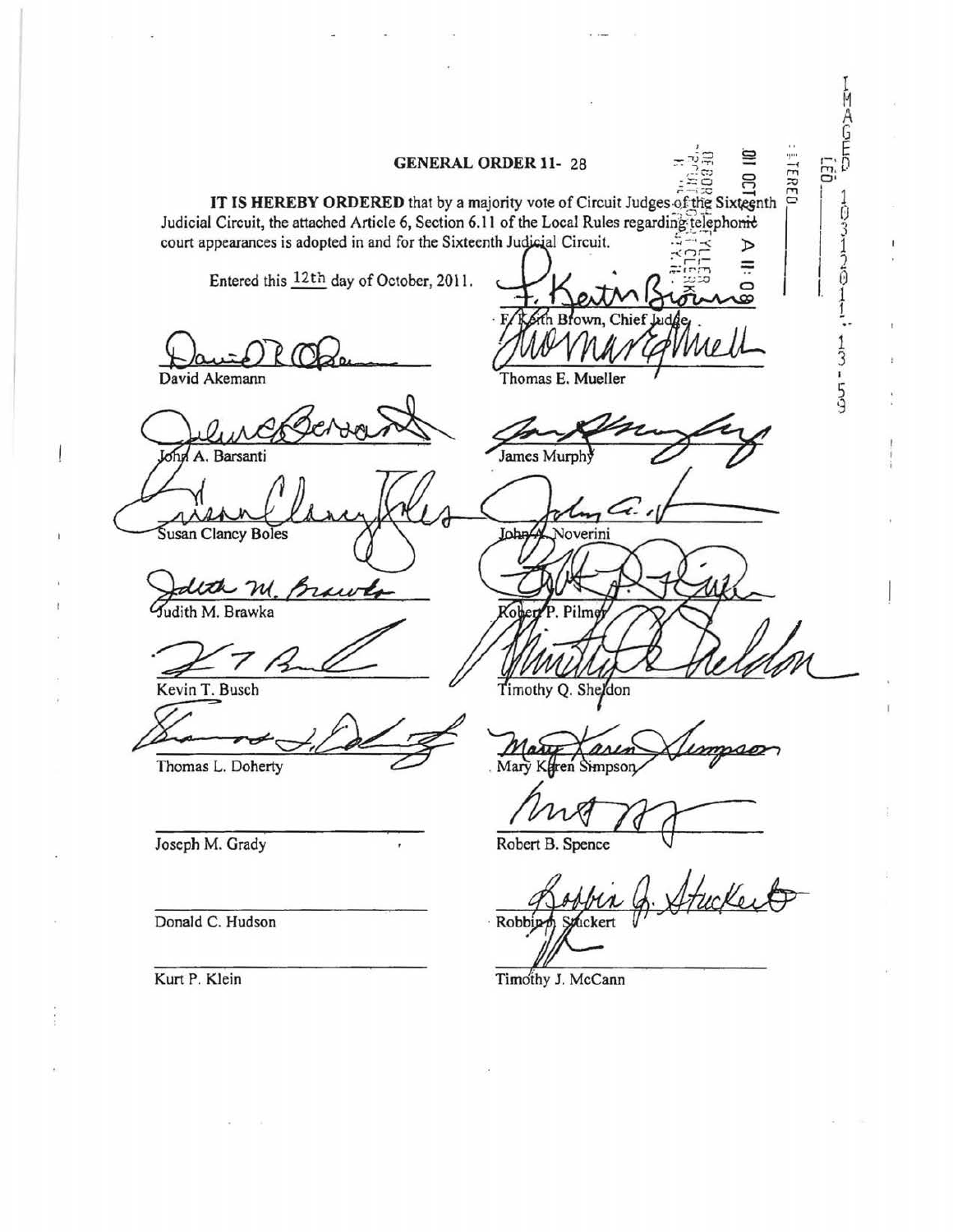9

## 6.11 TELEPHONIC COURT PROCEEDINGS

- A. Telephonic Appearances
	- 1. Effective October 31, 2011, as a means to increase efficiencies and reduce costs to participants, and pursuant to the provisions of Supreme Court Rule 185, use of the independent conference servicing company **CourtCall** is hereby made available for telephonic appearances for parties and counsel of record in certain cases heard in the Civil Division at the Kane County Courthouse.
	- 2. Telephonic appearances for parties and counsel of record are permitted in the Civil Division at the Kane County Courthouse in those court rooms designated by separate General Order of the Chief Judge for the designated case types, after an initial written order is entered by the assigned judge so approving. (See General Order 11-32)
	- 3. Telephonic appearances shall not be permitted for argument on contested or briefed motions, for evidentiary hearings, for more than three consecutive case management conferences, or other matters as designated by the court as requiring a personal appearance. Permission to appear telephonically will be denied on all scheduled telephonic appearances that do not strictly comply with this rule, and may be denied as ordered by the court.
	- 4. Existing Supreme Court Rules, and Kane County Local Rules and procedures regarding the making of the record by a court reporter or obtaining a transcript after a hearing shall apply to hearings at which telephonic appearances are made. No recordings shall be made of any court proceeding or of any telephone appearances except in compliance with Local Rule 1.32.
	- 5. Parties and their counsel are responsible for the preparation and submission of all orders to the court following any telephonic court appearance. Counsel appearing in the court room is responsible for immediate presentation of an order in compliance with the court's pronouncements. If no counsel is present in the court room, unless otherwise directed by the court, the plaintiff is responsible for submitting such orders approved as to fonn by opposing counsel before 3 :00 p.m. on the same day of the telephonic conference, either in person or by facsimile transmission. Failure to submit a timely order following a telephonic court appearance may result in further appropriate order, such as sanctions, including but not limited to, the court vacating any oral pronouncements entered at such telephonic conference, assessment of attorney's fees against the responsible party who fails to prepare the order, and/or dismissal of a pleading for want of prosecution.

1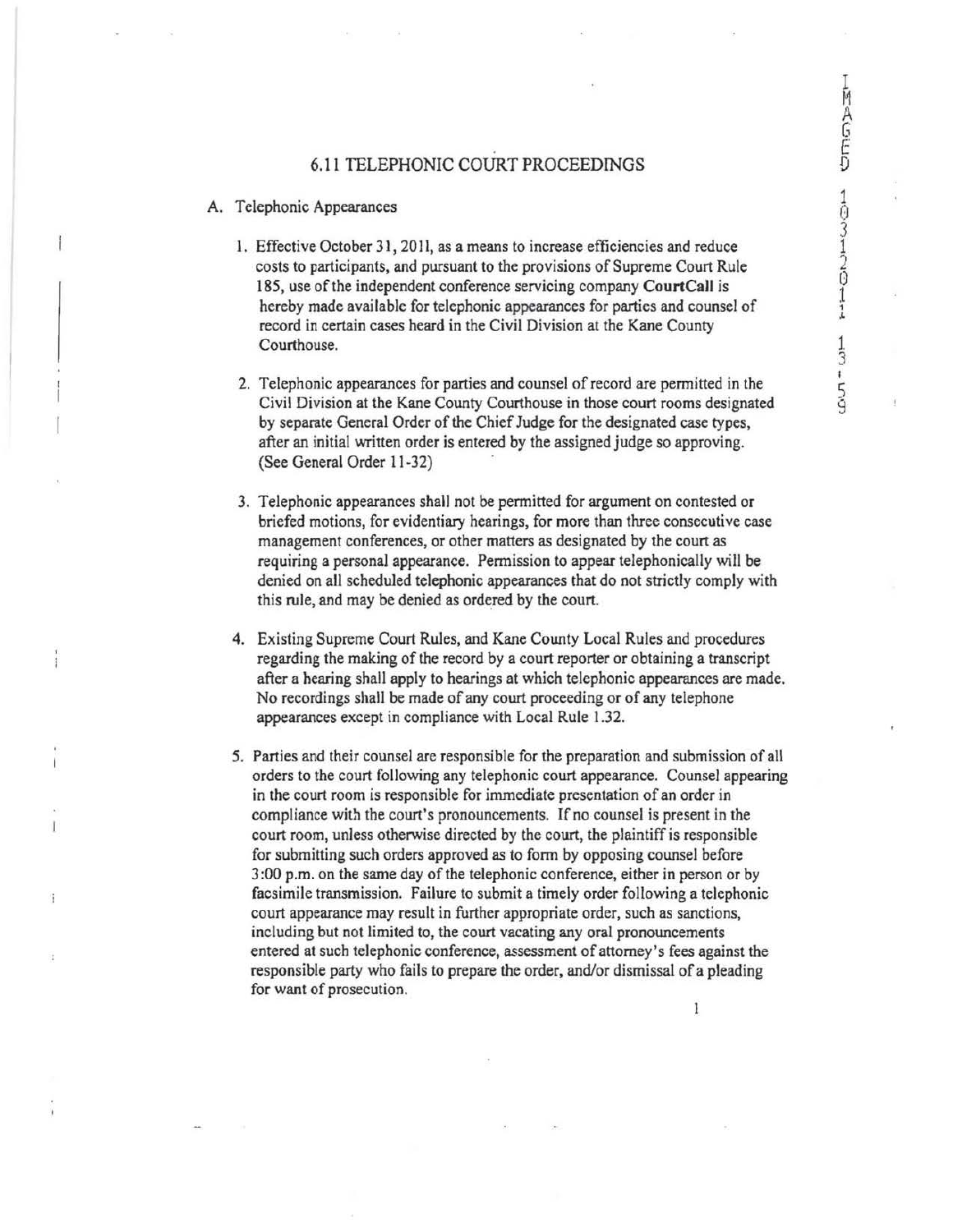## B. Scheduling and Notice

1. No telephone appearance will be allowed as requested by a party or counsel unless it is made through **CourtCall.** The court reserves the right to initiate a phone conference by conference call

2. **CourtCall** facilitates the telephonic appearance of persons at hearings which have already been scheduled by regular means with the Kane County Clerk's Office or Scheduling. CourtCall does not set or calendar hearings for the court. If a court date is not already set, or a motion is not scheduled and noticed via the Clerk's office in the same manner as any other motion, the case will not appear on the judge's call and will not be heard.

3. Telephonic appearances must be arranged by contacting **CourtCall** by phone at (888) 882-6878 or on-line at www.courtcall.com no later than 4:00 p.m. (CST) on the second court day preceding a hearing date. **CourtCall** will provide persons with a written confirmation of their telephonic appearance and a number to call to make the telephonic appearance.

4. Persons electing to make a telephonic appearance shall notify all parties of the same either contemporaneously with any written notice of motion or VIA TELEFAX OR EMAIL (OR, IF THE FORMER ARE UNAVAILABLE, BY TELEPHONE) NO LESS THAN 24 HOURS PRIOR TO THE SCHEDULED COURT DATE. Nothing in this rule shall be construed as modifying the notice of motion requirements set forth in Supreme Court Rule 12 and Local Rule 6.05.

C. Telephonic Appearance Procedure

1. It is the responsibility of the person making a telephone appearance to dial into the call no later than five (5) minutes prior to any scheduled hearing(s), and to check in with the **CourtCall** clerk.

2. Persons appearing telephonically shall state his or her name for the record each time he or she speaks and shall participate in the appearance with the same degree of courtesy and courtroom etiquette as is required for a personal appearance.

3. Unless otherwise permitted by order of court, to ensure the quality of the record and to assure compliance with Local Rule 1.32, the use of car phones, cellular phones, speakerphones, public telephone booths, or phones in other public places is prohibited.

4. lf a person schedules a telephonic appearance and then fails to respond when the matter is called, the court may pass the matter or may treat the failure to respond as a failure to appear. Scheduling simultaneous telephonic appearances in multiple courts does not excuse a failure to appear.

2